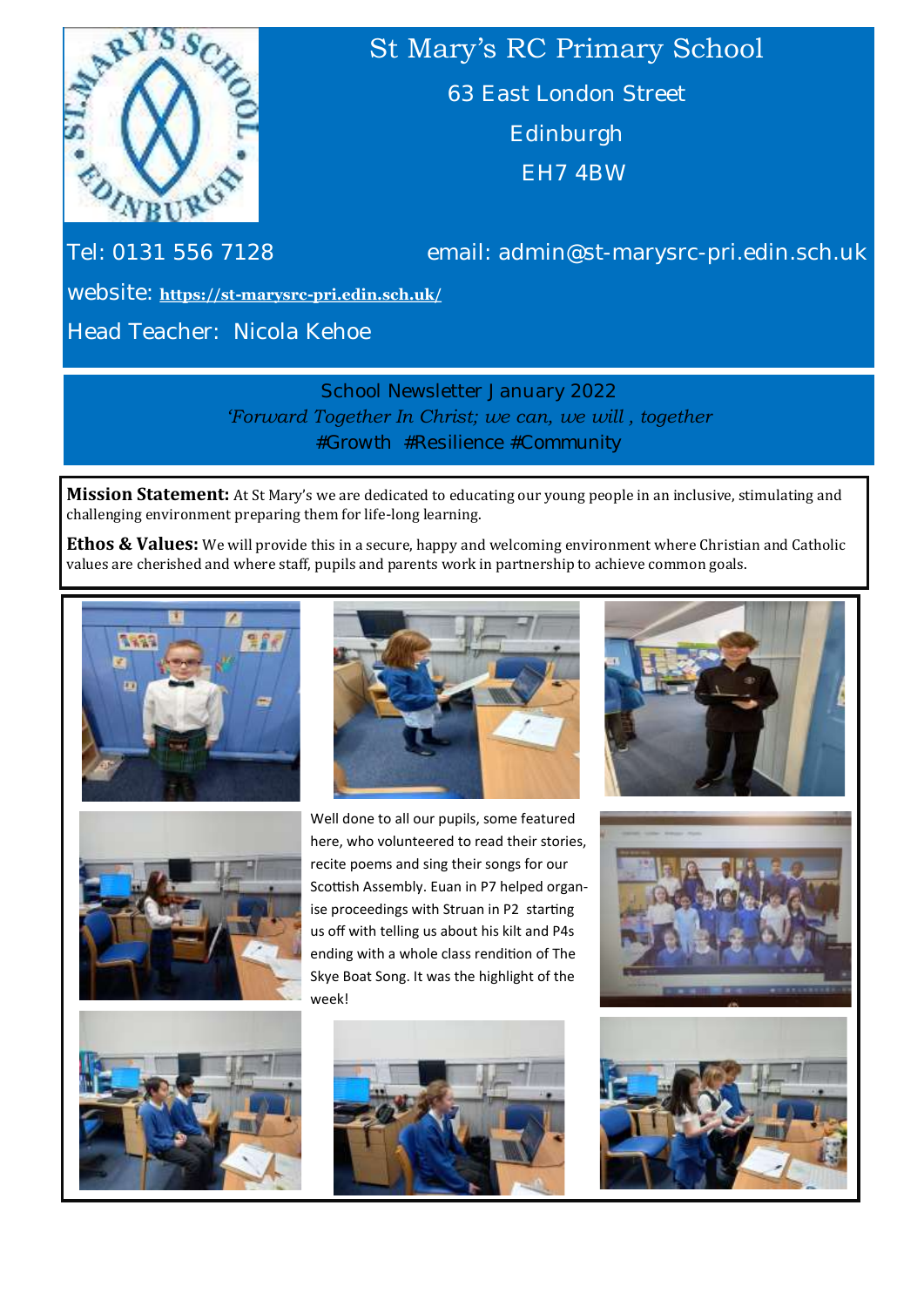### **Covid 19**

Most schools are dealing with cases daily and we continue to do all we can to reduce transmission. I know many of you have been unwell or the children, although thankfully most have mild symptoms. Thank you for your vigilance in testing and informing us of results.

### **A reminder re advice around covid 19 and self isolation:**

- Symptomatic people ( main symptoms—fever, cough, loss of taste or sense of smell -although symptoms in children appear wide ranging) should get a PCR test and isolate. *This applies even where they have had a negative LFD.* There is no longer a requirement to get a confirmatory PCR where someone has a positive LFD. With a positive PCR or LFD an individual should isolate.
- Positive cases should isolate for 10 days *please see information below re ending isolation early*
- Non-symptomatic contacts, including household contacts, needn't isolate or get a PCR if fully vaccinated (2 doses and booster) or under 18yrs 4mths old. Instead, they should take 7 days of lateral flow tests and report results – only isolating where a LFD result is positive. (In these circumstances - positive LFD result for a close contact - there is no requirement to take a confirmatory PCR unless applying for the self-isolation support grant.)

 *Non-symptomatic adult contacts who are unvaccinated or partially vaccinated must take a PCR and isolate for 10 days*

## Ending self-isolation early:

You may be able to end self-isolation early if you have 2 negative LFD test results in a row from day 6 onwards, taken 24 hours apart. For example, a negative LFD test result on day 6 and 7, day 7 and 8, or day 8 and 9. You should [report your LFD test result](https://www.nhsinform.scot/campaigns/coronavirus-covid-19-report-your-test-result/) after taking each test, regardless of the result. To be able to end self-isolation, you should also make sure you do not have a high temperature and continue to follow the guidance for staying safe when you've ended selfisolation.

You should not take an LFD test before day 6 of your self-isolation period.

You should only end self-isolation after 2 negative LFD test results in a row.

After you have 2 negative test results in a row, you should stop daily testing and restart [testing twice](https://www.nhsinform.scot/illnesses-and-conditions/infections-and-poisoning/coronavirus-covid-19/test-and-protect/coronavirus-covid-19-get-a-test-if-you-do-not-have-symptoms/)  [a week, and testing before you socialise or travel in Scotland.](https://www.nhsinform.scot/illnesses-and-conditions/infections-and-poisoning/coronavirus-covid-19/test-and-protect/coronavirus-covid-19-get-a-test-if-you-do-not-have-symptoms/)

This guidance applies regardless of age, vaccination status or previous infection.

If you continue to test positive on LFD tests, or choose not to take LFD tests to end self-isolation early, you can return to work and your usual activities on the 11th day after your symptoms started, as long as you feel better and do not have a high temperature.

### **After School Clubs:**

We are looking forward to our after school clubs starting this week. These are subject to cancellation at short notice and your understanding around this is much appreciated. Registration for active/ physical clubs was detailed in an email issued Friday 14th January.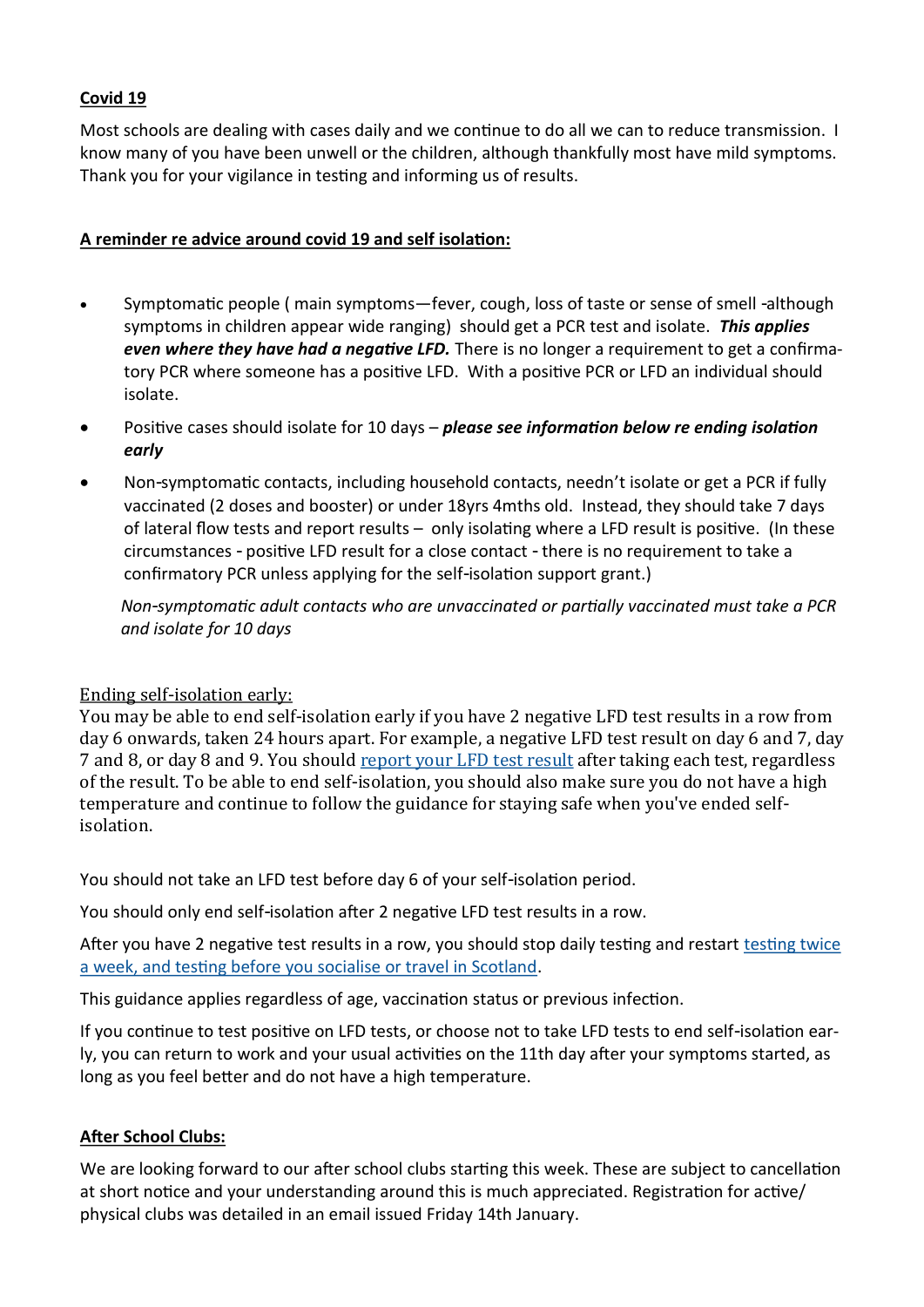#### **Wider Achievement**

We were absolutely delighted that Alfie Ross in P6a was announced the overall winner of the Green Pencil Writing Competition 2021. Alfie's poem was read by poet Jeda Pearl Lewis - [click here.](https://www.youtube.com/watch?v=yficYPpFo54)

He received a £50 book token and a £100 book token for the school! He will also receive a printed brochure and winning medal along with an engraved trophy. A fantastic achievement Alfie—we are so proud of you and all the pupils who submitted entries. Improving writing is a school focus and so we are just delighted with this achievement. The entries on the theme of climate change has inspired others and P2s made, 'Save the Planet' signs which they were waving proudly this week in the playground. P7s also planned and designed and created their own Eco cities .



**Stars of the Month**: each month pupils are nominated for giving that extra effort relating to their work, being a good friend , being a good member of their community, an act of charity anything where they are displaying that extra effort and school values. The children meet with me and have some hot chocolate or juice and a treat. Well done this month to Annabelle P1a, Olivia P1b, Elliott P2a, James S P2b, Lucas S P3, Sophie P3/4, Caitlin P4, Oliwia P5a, Douglas P5b, Sara P6a, Ava J P6b, Jospeh P7a and Isla P7b.

**Star Writers:** Well done to Neel in P6b, Alfie & Flora in P3, Lewis in P3/4 and Mila in P2a ! Great work!



Well done to our House and Vice captains who spoke to the pupils at Assembly reminding how they can earn house tokens and to also start them thinking what they can do during Lent for fund raising. Well done also to Maria in P5 who presented her powerpoint about Chinese New Year too—a well deserved round of applause after everyone's input!